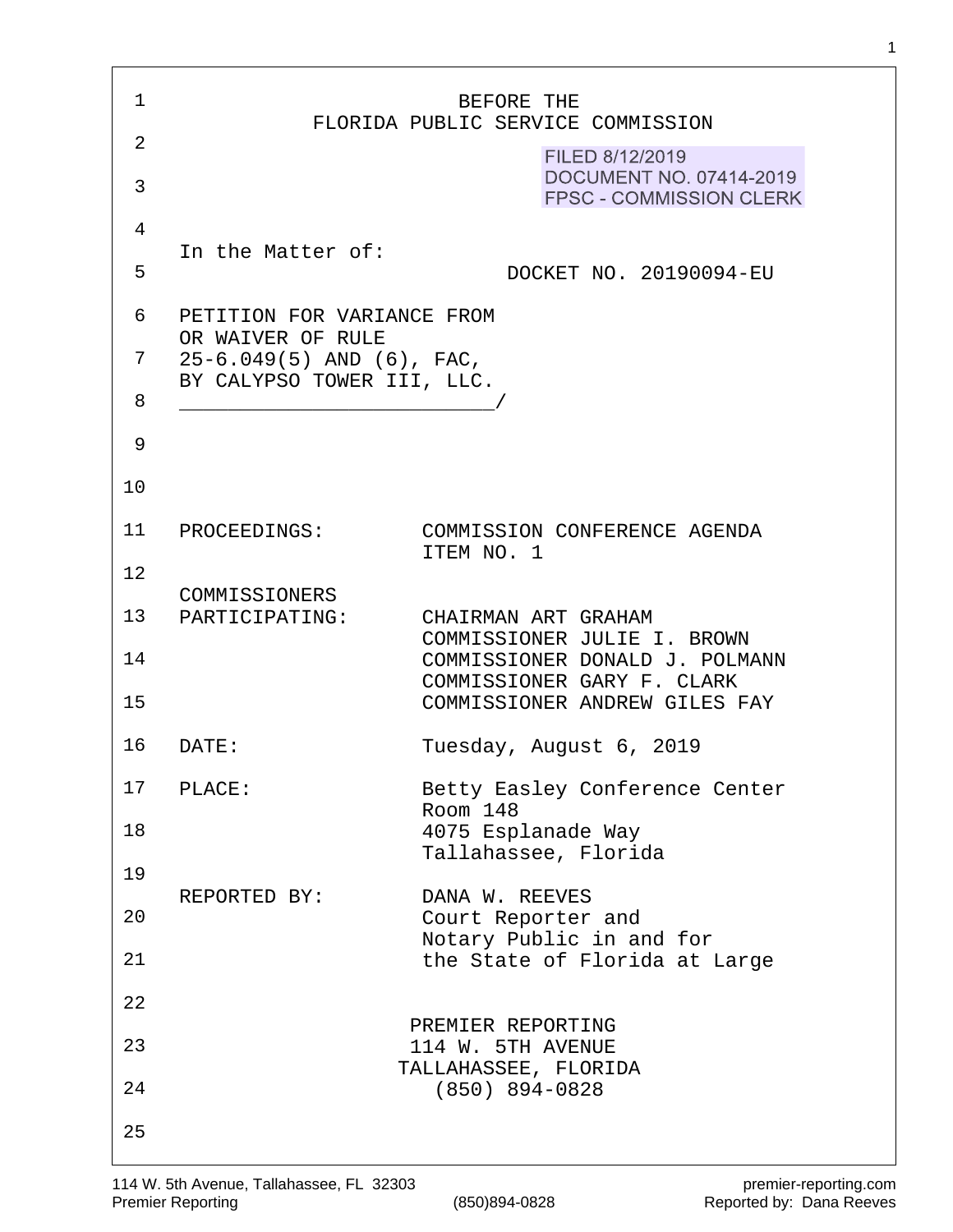P R O C E E D I N G S CHAIRMAN GRAHAM: Okay. Back to the top of the agenda. Item No. 1. MS. COWDERY: Commissioners, Kathryn Cowdery with the Office of General Counsel. Item 1 is the petition for variance from or waiver of the Commission's rule requiring individual unit metering for electric service by Calypso Tower III, LLC. Staff recommends that the petition should be granted because the developer intends Calypso to operate similar to a hotel with all, or substantially all units, used for transient rentals thus, demonstrating that the purpose of the underlying conservation statutes will be achieved and the application of the master metering rule would create a substantial hardship and violate principles of fairness. However, the waiver should be subject to the following four conditions: One, within one year of the closing of sale of its first residential unit, Calypso must be a licensed public lodging establishment under sections 501.241 and 242, Florida Statutes. Two, 92 percent of the residential units sold must be used solely for overnight occupancy. Three, Calypso must allocate the cost of electricity to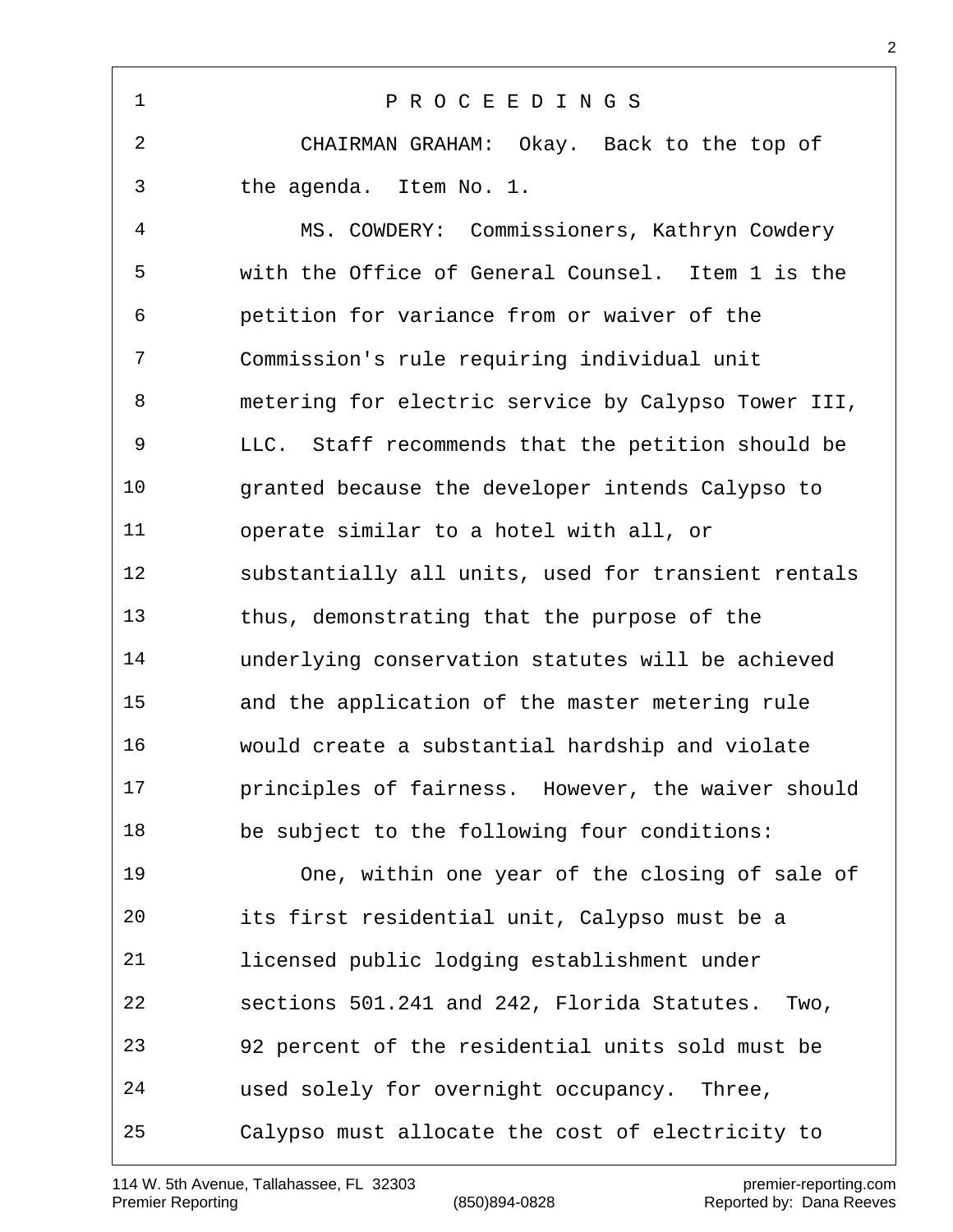the individual owners using a reasonable apportionment method. And, four, Calypso must file a report with the Commission 12 months after the date of closing of the sale of the first residential unit. The report must include the number of units sold and of those the number of units that are used solely for overnight occupancy as defined in Rule 256.0498(b). The report must also include a copy of Calypso's public lodging license.

 The Commission should also put Calypso on notice that should Calypso ever fail to comply with these conditions, the rule waiver will cease to be effective and Calypso will be responsible for all costs associated with the conversion to individual metering.

 Staff is available to answer any questions. CHAIRMAN GRAHAM: Thank you, staff. Quick question for you, staff. After the 12 months and we got nothing from Calypso, if we get nothing from Calypso, so the burden's upon staff to reach back out to them? MS. COWDERY: If we do not receive the -- a report within 12 months, they no longer have a variance. And technically, you know, Gulf Power is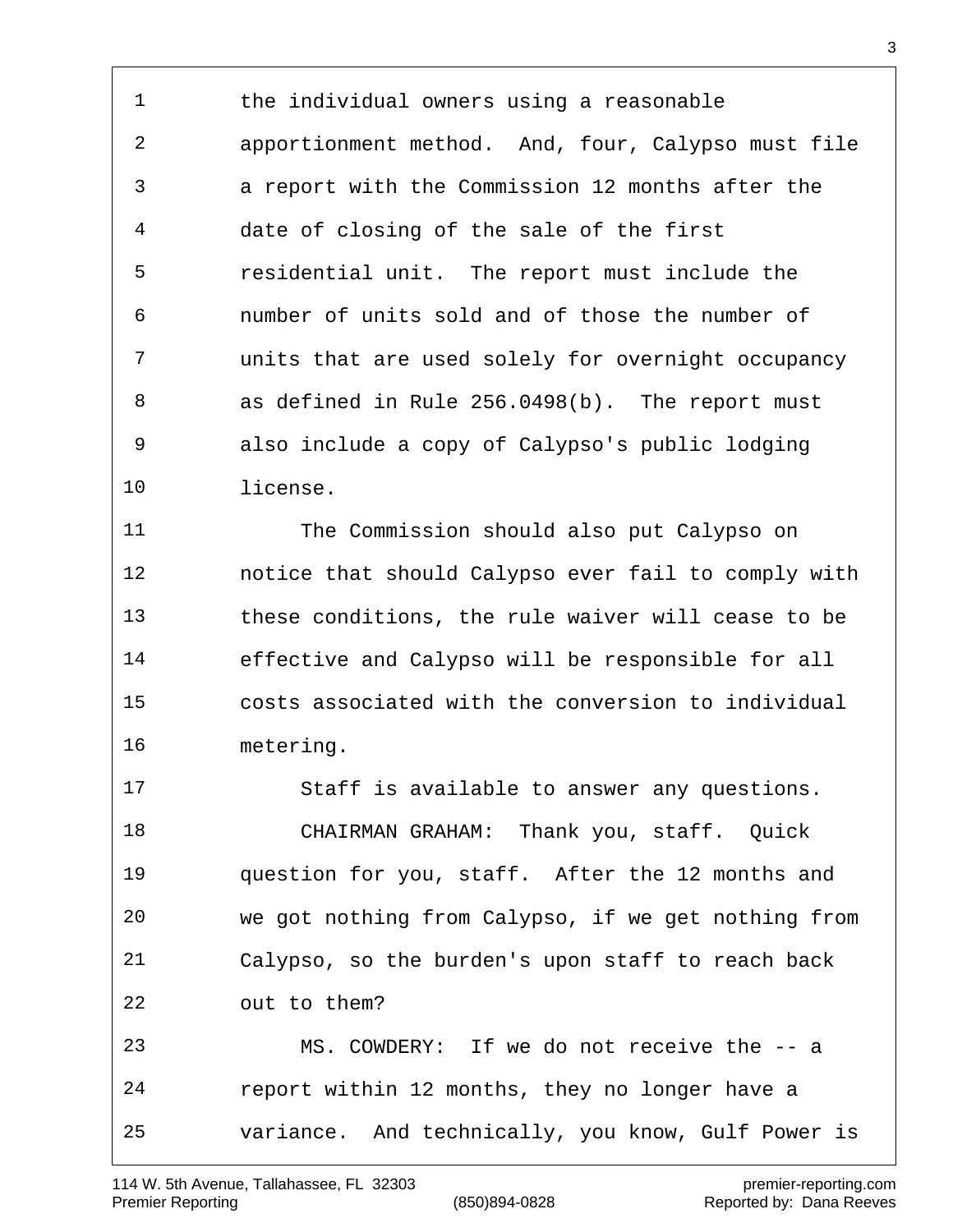required under the rule to individually meter units. Staff would likely -- I don't know. We'd have to wait and see. I don't say -- I wouldn't say the burden is on staff to get back to them. I would say at that point, they no longer have a variance from the rule and the rule needs to be complied with.

 CHAIRMAN GRAHAM: Well then I guess my question, or issue with this, is something needs to happen in 12 months, or something needs to happen at 13 months where somebody does something and we're just not all sitting here doing that. 13 MS. CRAWFORD: Correct. I agree. CHAIRMAN GRAHAM: So how do we do that? MS. COWDERY: I think we would probably make -- communicate with Gulf. If there were no problems, there may be no problem, and individually metering might proceed, pursuant to Gulf's tariff. In there were a problem, if there was a dispute as to whether Calypso felt that it should still have its variance, we would bring a recommendation back to the Commission. There would be further action before the Commission. CHAIRMAN GRAHAM: Mr. Baez, I saw you reaching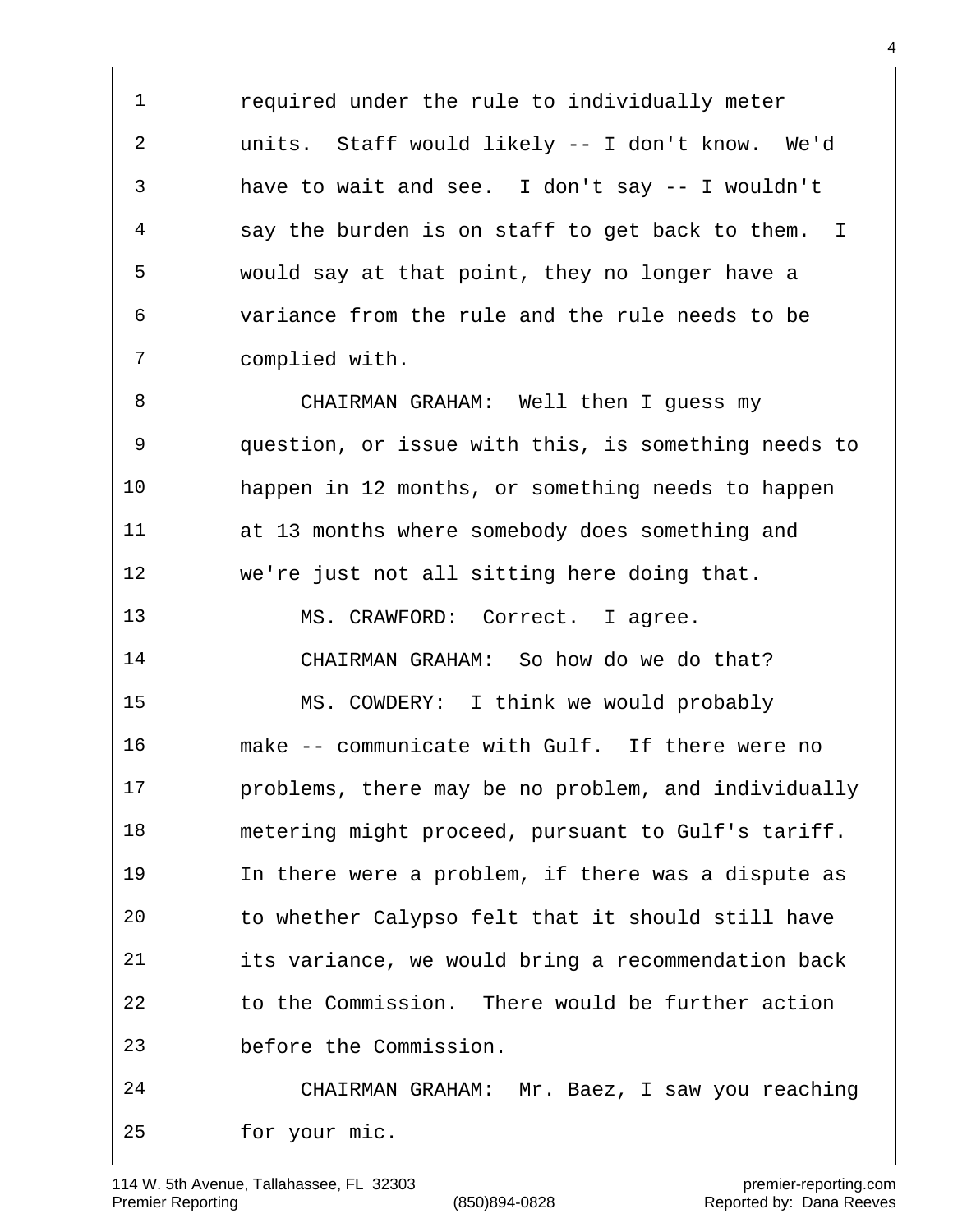| $\mathbf{1}$ | MR. BAEZ: I'm sorry?                                |
|--------------|-----------------------------------------------------|
| 2            | CHAIRMAN GRAHAM: I said I saw you reaching          |
| 3            | for your mic.                                       |
| 4            | MR. BAEZ: Oh, well, that was inadvertent, but       |
| 5            | I think -- I think what Miss -- I have to watch     |
| 6            | out. I think Ms. Cowdery is correct. The way that   |
| 7            | you're deciding is that the variance lapses and the |
| 8            | burden really is on the company to do everything    |
| 9            | that -- all the conditions that are enumerated in   |
| 10           | the order, subsequently, in order to keep that      |
| 11           | variance. If I heard her correctly, we're --        |
| 12           | something will trigger Gulf having to individually  |
| 13           | meter those units. Upon failure of those            |
| 14           | conditions, they're on the hook for proceeding with |
| 15           | the metering rule.                                  |
| 16           | CHAIRMAN GRAHAM: What triggers that?                |
| 17           | MR. BAEZ: The failure of the conditions.            |
| 18           | CHAIRMAN GRAHAM: But I don't know if I'm not        |
| 19           | being clear. How -- what happens in 12 months,      |
| 20           | what happens in 13 months, if the flag goes up      |
| 21           | saying, somebody do something now? What is that     |
| 22           | flag and who does it wave in front of?              |
| 23           | MR. BAEZ: And I think we need to figure out         |
| 24           | who -- you know, you asked the question of reaching |
| 25           | out. Perhaps that happens as a matter of course,    |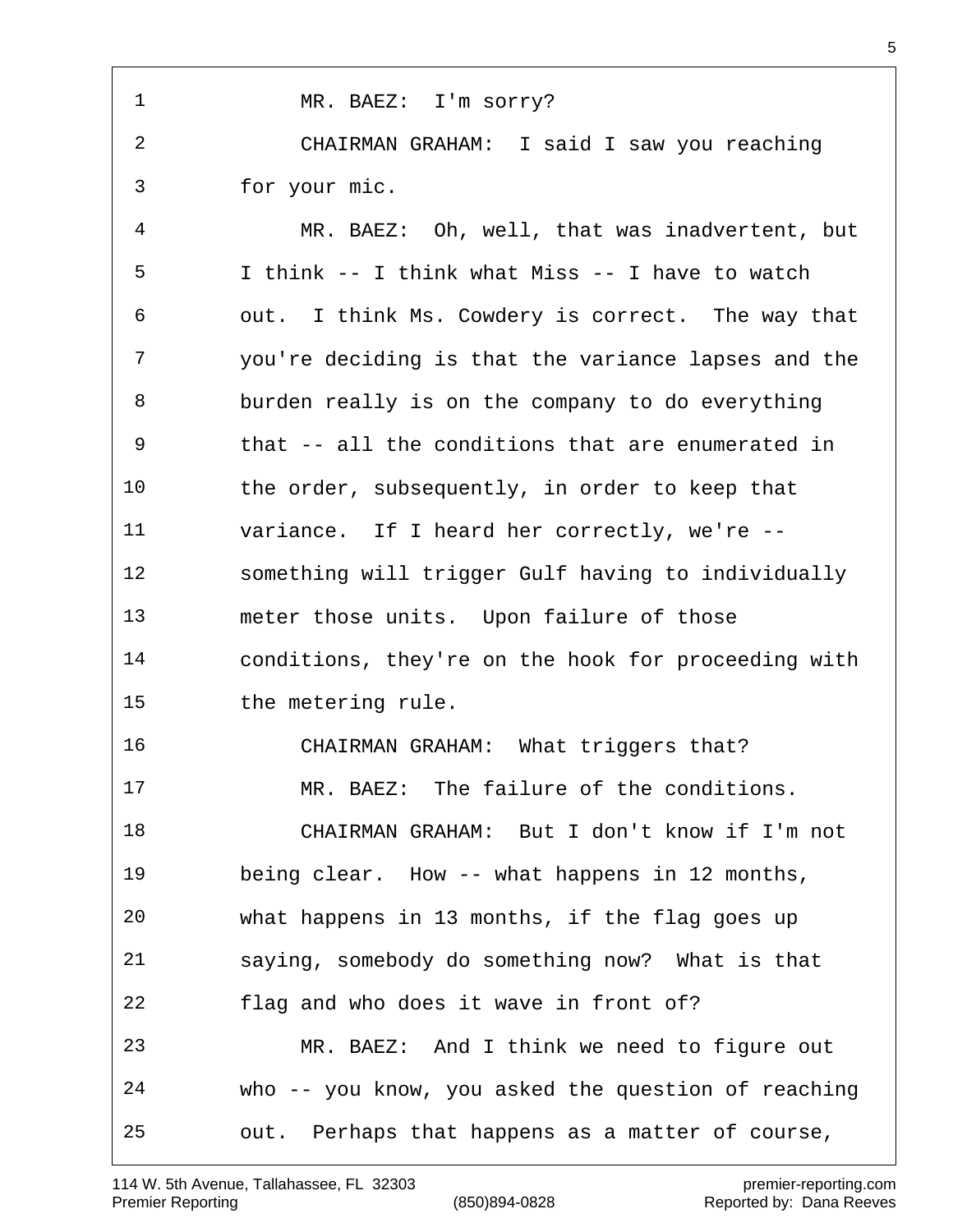but, as a legal matter, and I hate to put words in the general counsel's mouth, there no longer is a variance and there is ostensibly a violation, either by Gulf not taking steps to comply with their obligation to meter individually, as well as the company being in violation of the individual metering rule because they no longer operate under 8 a waiver. Now then it becomes a question of when, you know, when's a good time or is it a prudent thing for the Commission to proceed with some kind of enforcement. And I would defer to you all at that point once it becomes known to you and, of course, general counsel may have some thoughts on it, but -- MS. COWDERY: Commissioner. CHAIRMAN GRAHAM: Ms. Cowdery. MS. COWDERY: Chairman Graham, I think -- I mean, we considered having -- you know, automatically we would have to come back to the Commission with a recommendation saying, you know, you have to officially state that such and such, that you no longer have a variance. It seemed that the way we had written a recommendation, the order would be, in essence, self-executing and that it -- we would only come back if there was a problem. So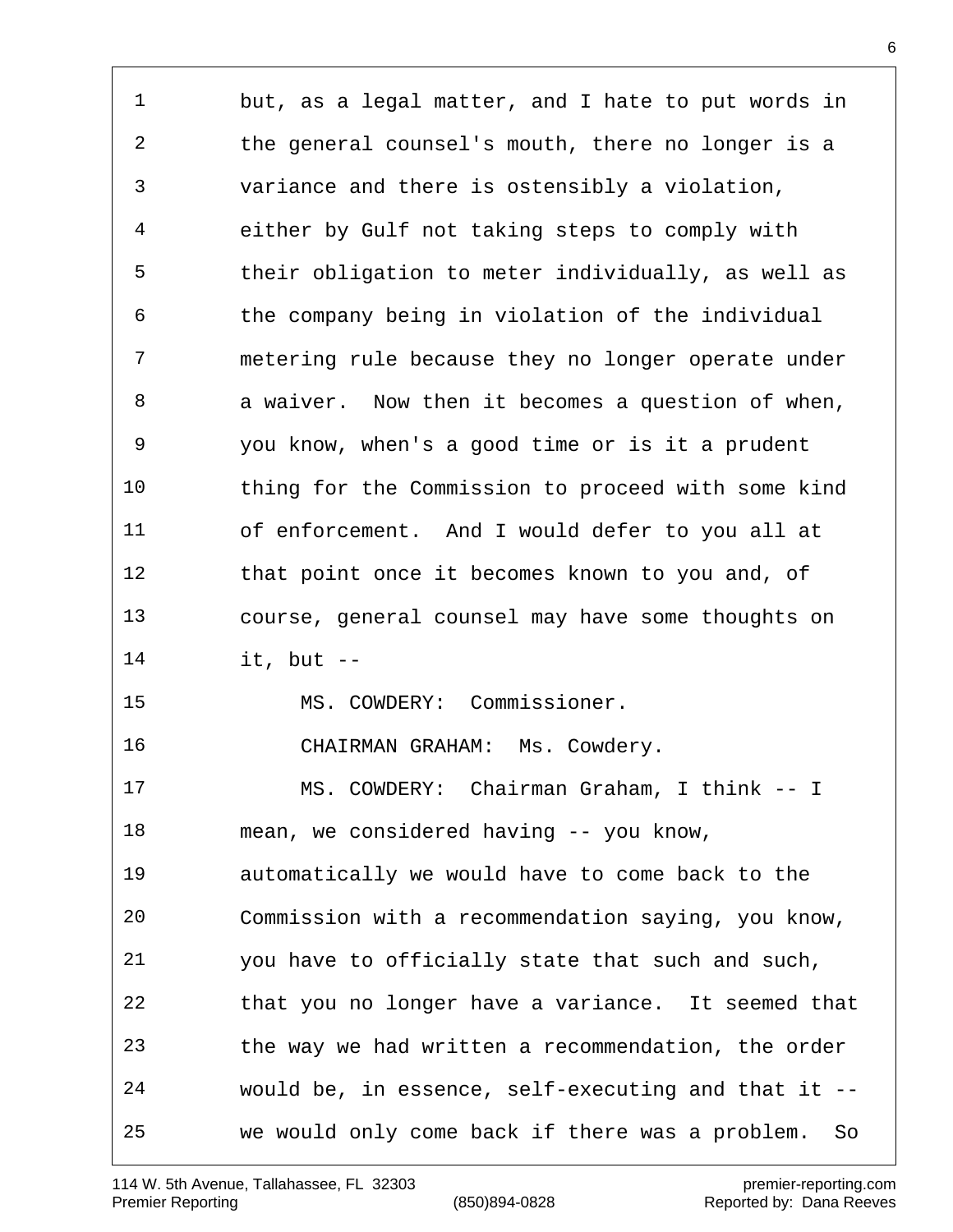that meant, of course, we would be monitoring. Staff would be monitoring to see if there were any problems, if there was any dispute, then we would come back. CHAIRMAN GRAHAM: So the burden's on staff to come back if they do not accomplish these four things? MS. COWDERY: Well, I would say if we see that -- again, you know, technically, I mean, it sort of remains to be seen how this proceeds. Technically, Calypso should come back and say, no, you've got it wrong, we still should have our variance, or Gulf should say, we've got a problem. We don't want to see it fall through the cracks,  $15 \quad$  so  $-$  CHAIRMAN GRAHAM: But what happens if it does go through the cracks and five years later we're sitting here saying, what happened after the 13th month and nobody did anything? MS. COWDERY: Staff is going to monitor. We are going to see if that report comes in and, I think, contact Gulf and see what's going on. CHAIRMAN GRAHAM: So the burden's on staff? MS. COWDERY: In that respect, I will say, yes.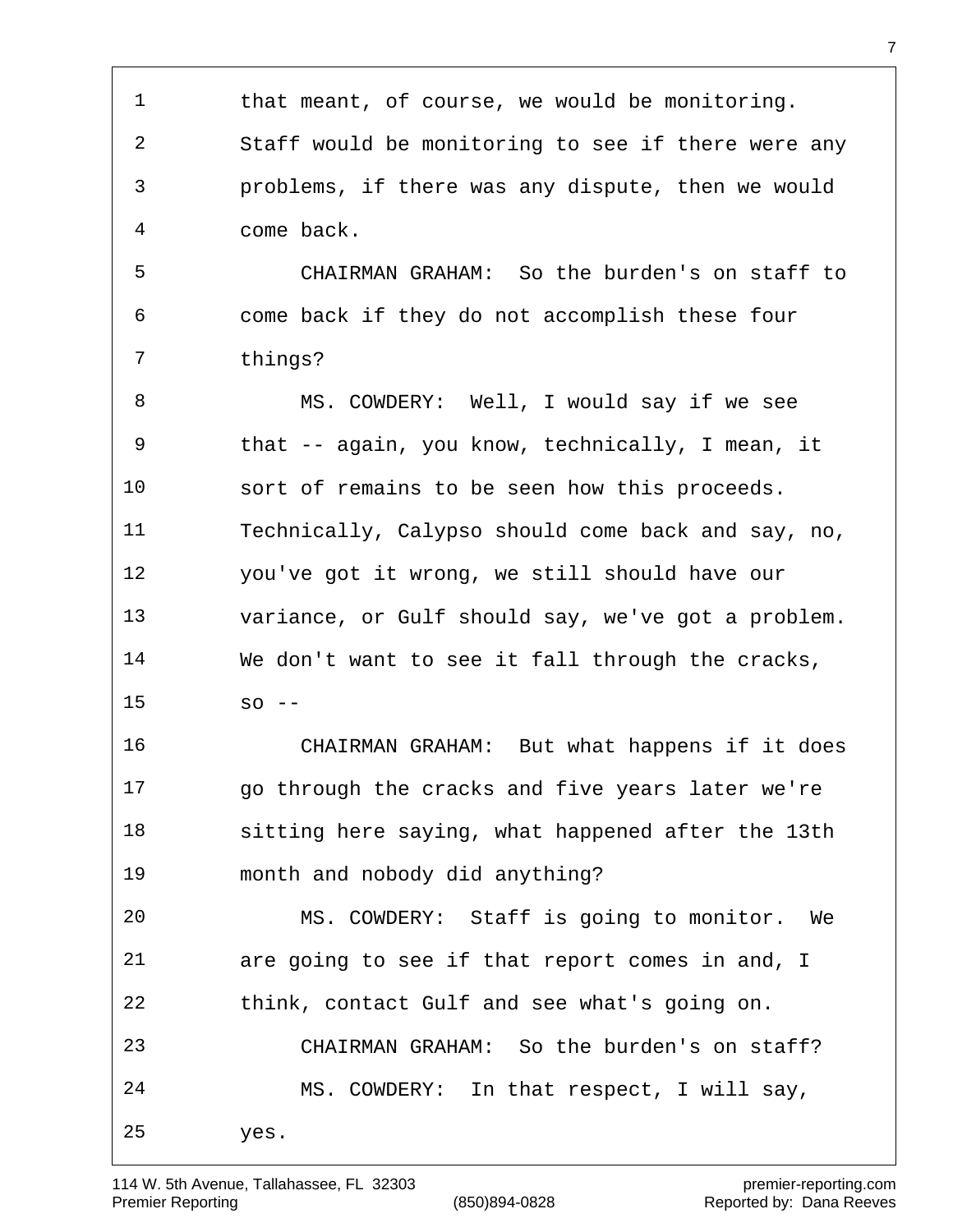CHAIRMAN GRAHAM: Okay. I just want to find out who's responsible. MS. COWDERY: I would -- I don't like to put it that way. I just like to -- but we will be monitoring and we will be watching if other parties do not do what they ought to do. CHAIRMAN GRAHAM: General counsel. MR. HETRICK: Mr. Chairman, I think what Kathryn is trying to say is that the legal burden is obviously on the parties because it's self-executing. However, because staff technically monitors -- and we'll see if we get the report. If we don't get the report, third parties -- it's like any action. Legally, it is a little -- we don't have a monitoring role. We don't assertively -- there's not a trigger at 12 months other than staff technically monitoring and saying, we don't have 18 the report. We have to make a phone call. And at that point if we don't have the report, we bring it back to the Commission, because they're in violation, but it is self-executing as a matter of law. If we did nothing and no parties complained, it could come back to you in five years or four years when Gulf or somebody does complain, that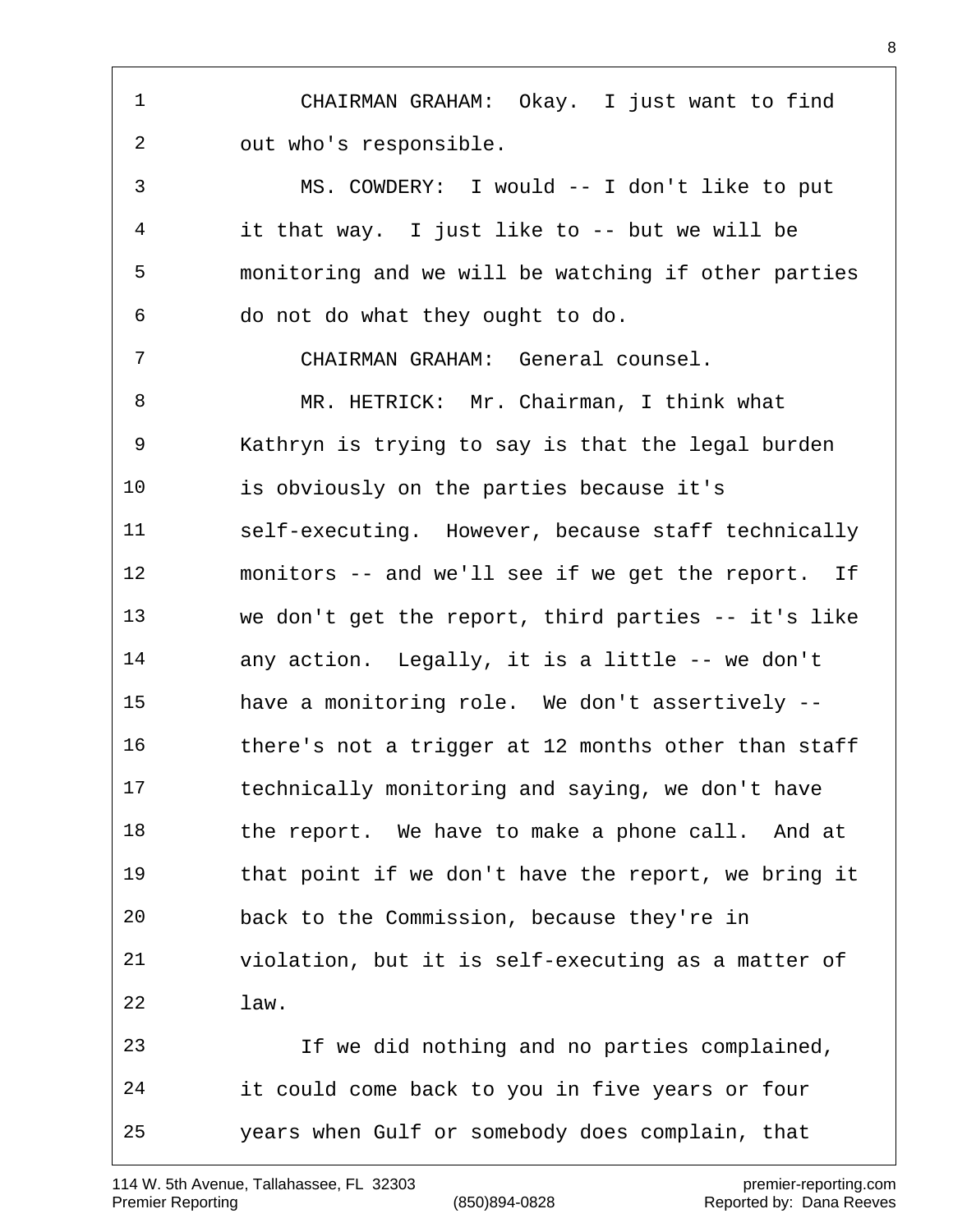1 they never complied with this. We just don't have a ongoing compliance or monitoring section. Legally, we don't have a legal burden to do anything because it is self-executing. They're either in compliance with the variance or they're not. And if they're not, it's always up to a third party to bring it to our attention, but we will, in 8 this case -- I think what staff is trying to convey is that because of these unique conditions, we will be monitoring this internally to see if they are in compliance and we will, in 12 months, know if they have a report or not. And if they don't, in this particular circumstance, because of these particular conditions of this variance, we will come back to the Commission. CHAIRMAN GRAHAM: Mr. Baez. MR. BAEZ: I'd agree with General Counsel. And I think that by imposing the conditions you, in fact, have put the staff on the spot to follow up, just by the mere function of the order. CHAIRMAN GRAHAM: Commissioner Polmann. COMMISSIONER POLMANN: Thank you, Mr. Chairman. Just an observation on the -- to follow-up on your point. As written, and I don't know that it could be written any other way, in the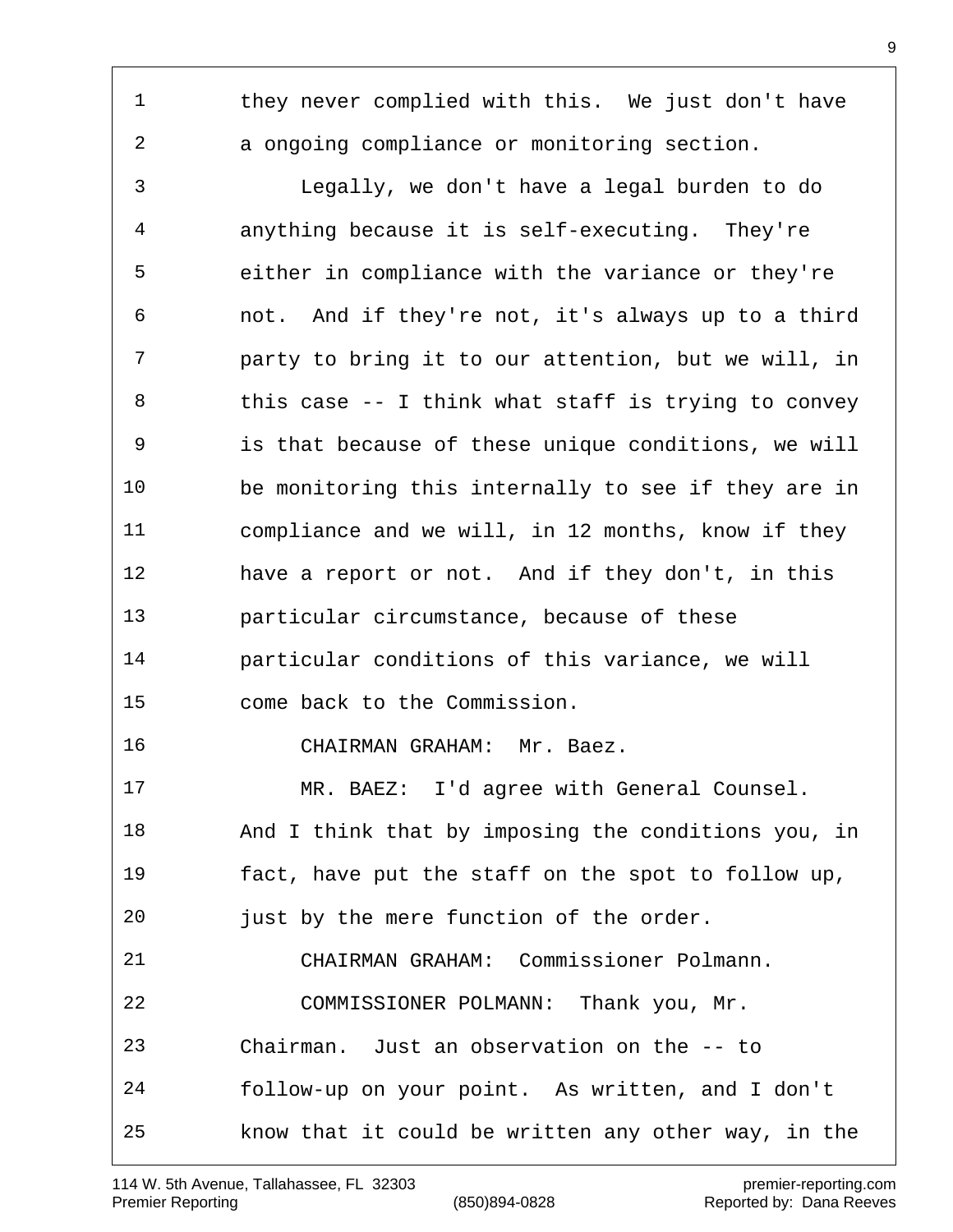recommendation, I'm looking at page three in the item, the conditions of granting the waiver, the first condition is that within one year of the closing date of the first residential unit, and that's where the 12 months come from. So even though this is self-executing, it's time indeterminate. So it's not 12 months from our action. It's 12 months from something that the owner has control over. So we don't have a date.

 So it's difficult for staff or anyone to monitor this. It will happen when it happens. So 12 I appreciate your point that, in effect, staff will be watching for something, but we don't know when it's going to occur, because it depends on when the first unit is sold. So there -- should they be watching for the first unit to be sold and then 12 months later? But we can't do it any other way. So we're granting, if this is approved, a waiver. And I suspect that we do many things of this type, because that's the way they're constructed. And then the issue is, do we want to become a police agency? And I think not. That's just this Commissioner speaking. But that's the only comment I have there. I have a different question, if I may. Within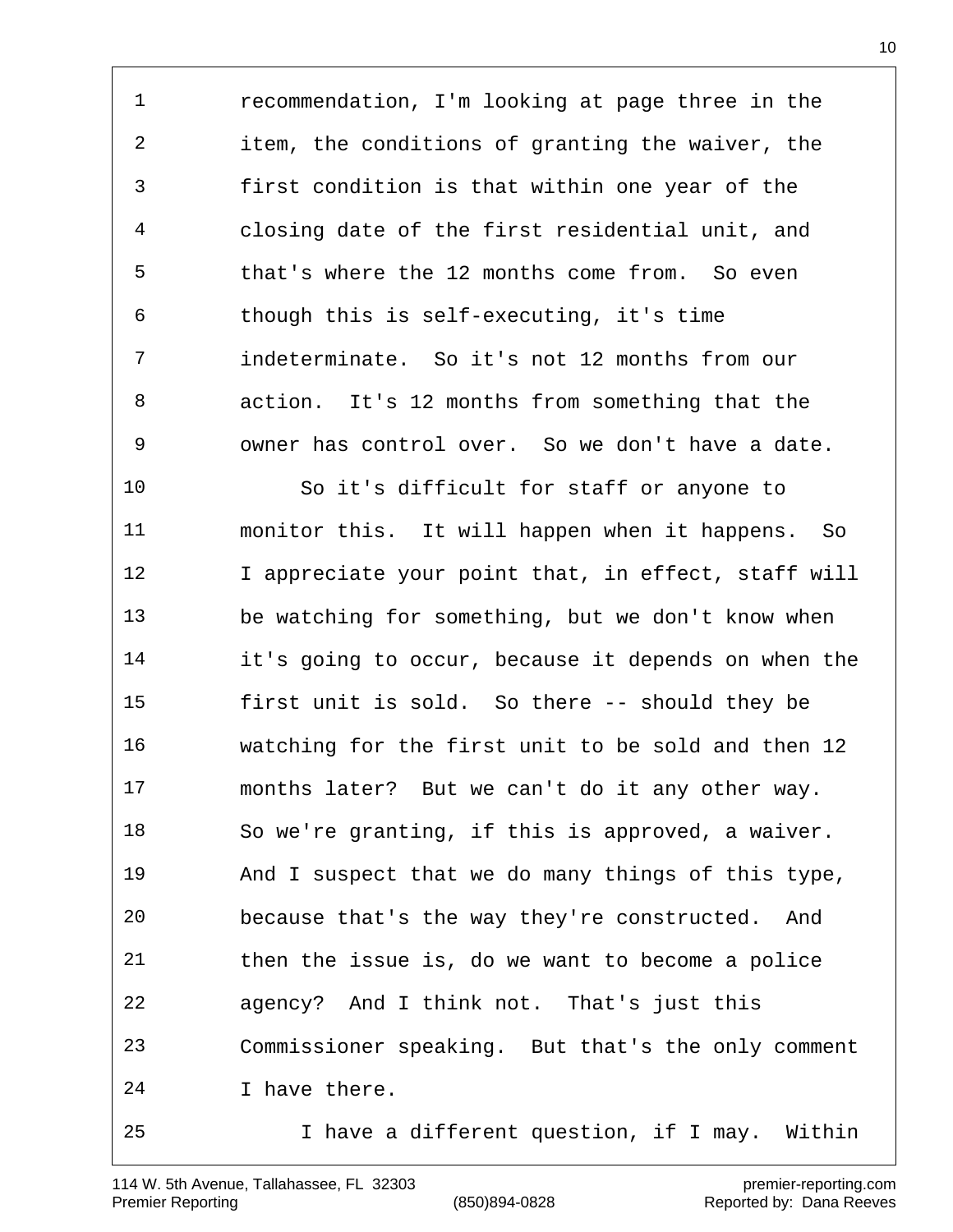1 this list of four items, number three indicates that Calypso must allocate the costs using a reasonable apportionment method. And the report identifies that it will include the number of units sold, which relates back to the 92 percent that will confirm that. And -- I'm sorry -- that the number of units sold and used for overnight occupancy and the public lodging license. So among the four items, I believe that the report, as described here, clearly identifies a number among 11 the four, but number three, the criterion there for reasonable apportionment method, I'd like to question staff on how that will be identified, specifically that we're satisfied that they've apportioned in a reasonable manner, what's the criterion for that?

 MS. COWDERY: Yes, Commissioner. In Calypso's petition, they stated that the costs would be apportioned as common expenses in the same manner as other common expenses not consumed by and metered to individual units. The method used for common expenses is a pro rata share, based on the square footage of the unit, as compared to the total square footage of all units, and staff believes that would be reasonable as an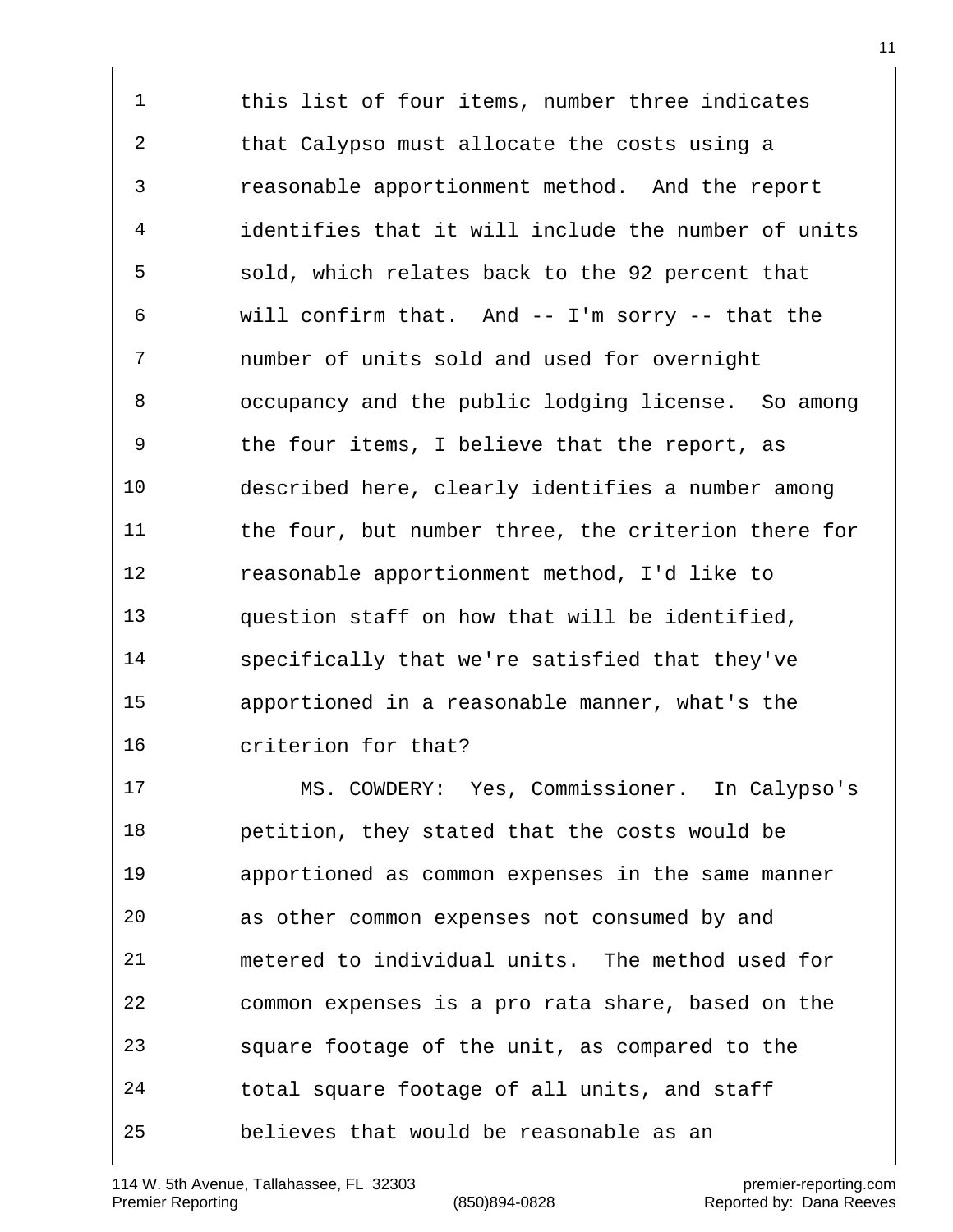apportionment method.

 COMMISSIONER POLMANN: So that we're taking, from what they've provided and the judgment, is that they'll comply with what they've already provided to us?

 MS. COWDERY: That is what we believe. COMMISSIONER POLMANN: Okay. Very good. I 8 just wanted to confirm that we have a basis on which to make that judgment when they come back later. Very good. Thank you very much.

 CHAIRMAN GRAHAM: Commissioner Brown. COMMISSIONER BROWN: So I think maybe the solution is to leave the docket open under issue two until the report is filed, that way it would trigger staff's review and it would achieve -- put

 the onus on staff before they close the docket. Do you think that would be appropriate? Mary Ann.

 MS. HELTON: I was just going to ask if staff could have administrative authority to close the docket if the report is filed and staff is satisfied that they have met the conditions that you would have laid out in the order? COMMISSIONER BROWN: Sound good, Mr. Chairman? CHAIRMAN GRAHAM: Was that your motion? COMMISSIONER BROWN: Yes.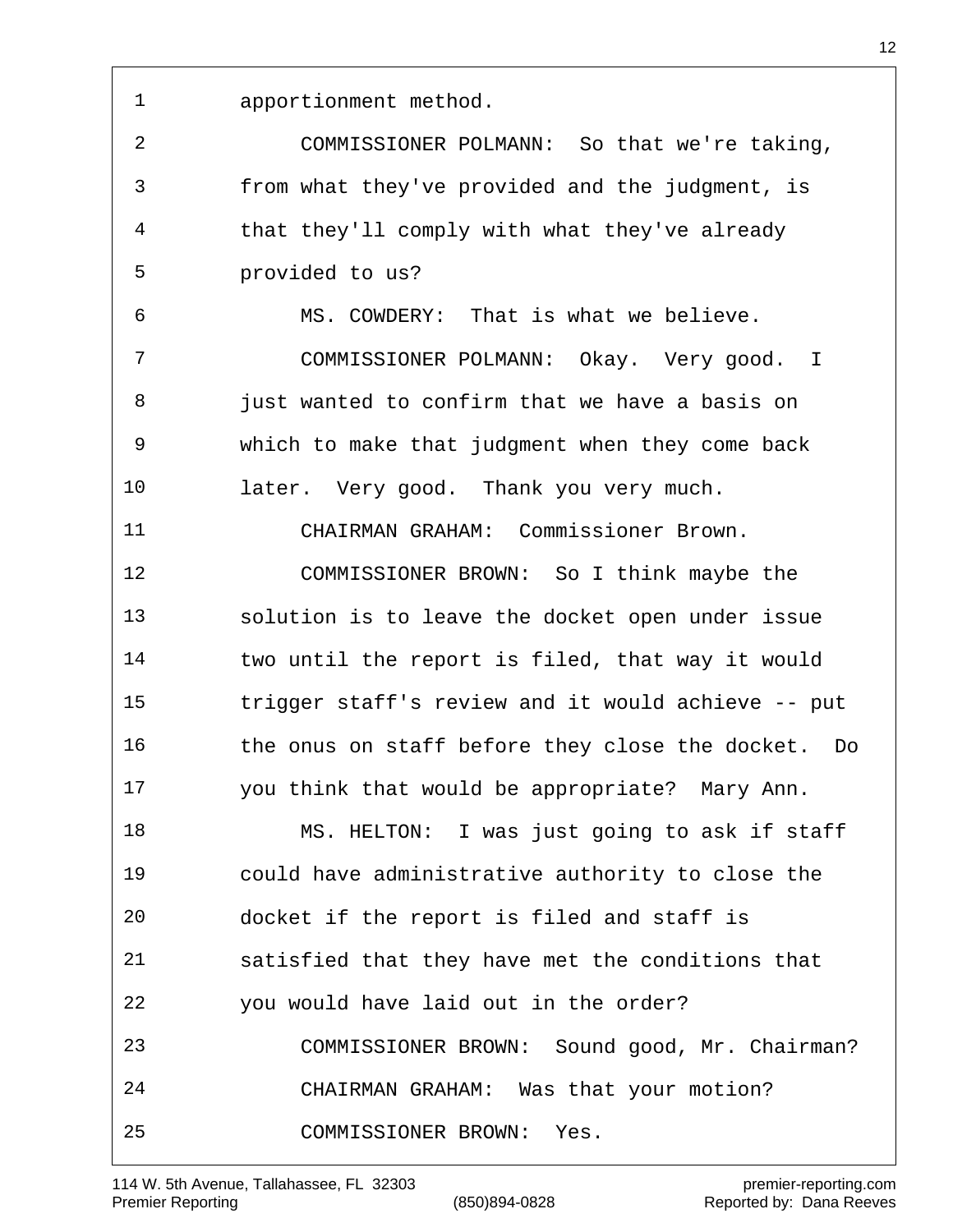CHAIRMAN GRAHAM: It's been moved and seconded. COMMISSIONER POLMANN: Does that include moving issue one? CHAIRMAN GRAHAM: Yes. COMMISSIONER POLMANN: I'll second that. CHAIRMAN GRAHAM: All right. There's a motion on the floor, duly seconded. Any further discussion? (No comments made.) CHAIRMAN GRAHAM: Seeing none, all in favor say, aye. (Chorus of ayes.) CHAIRMAN GRAHAM: Any opposed? (No comments made.) CHAIRMAN GRAHAM: By your action, you've approve the Brown motion. (Agenda item concluded.)